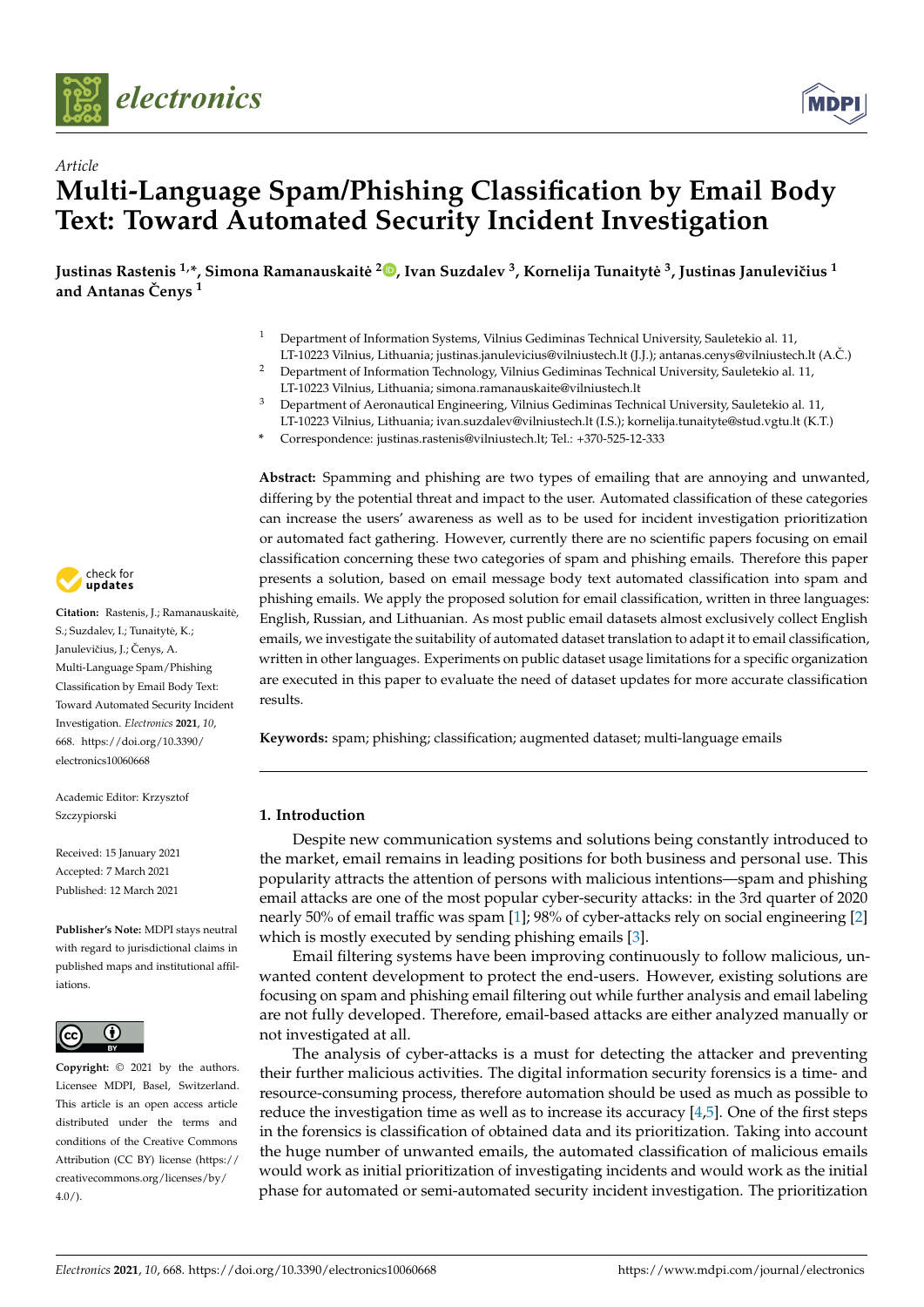is important as the purpose of spam and phishing attacks are different—spam emails are oriented towards dissemination of advertising, while phishing attacks aim at victims' personal data collecting and its usage for other cyber-attacks. Therefore phishing emails should be investigated as fast as possible, with higher attention to them than spam emails. The automated classification between spam and phishing email would allow appropriate resource allocation.

This paper aims to automate the identification of phishing emails in spam/phishing mixed different language email flow. As a consequence, this would simplify email-based security attack investigation and would lead to a higher degree automation in the forensics process. To achieve this goal several research questions are raised: (i) are existing English language spam/phishing email datasets suitable for spam/phishing email classification in other languages? and (ii) do spam/phishing email text patterns change relating to a specific region and do they have to be updated to achieve a higher classification accuracy?

The further structure of the paper is organized as follows. Related work chapter summarizes existing research in the field of spam or phishing email automated classification as well as datasets, that are usually used to train spam or phishing email detection systems. Based on the existing solutions new research for spam and phishing email classification is presented along with the datasets. The paper does not propose a new classification method; however, it presents research for spam/phishing email following the steps comprising a common classification workflow (data preparation, text augmentation, text classification), applied for solving this specific problem. The performance of the proposed solution is evaluated and experiments on automated email dataset translation as well as the updates needed are investigated. The paper is summarized with conclusions and future work.

## **2. Related Work**

Spam is undesired electronic information spread aiming to cause psychological and monetary harm to the victim [\[6\]](#page-8-5). While it can be spread within different channels, a spam email contains an advertisement or irrelevant text, sent by spammers having no relationship with the recipient [\[7\]](#page-8-6). While different definitions of spam exist it is mostly related to undesired commercial email, and therefore the end user is unsatisfied by receiving undesired content.

Meanwhile, phishing emails seek to mimic legitimate emails and influence the user to execute some intended actions and reveal their personal information. Phishing attacks are classified as social engineering attacks, where the attacker tries to affect the victim from making rational choices and force the victim to make emotional choices instead [\[8\]](#page-8-7). Therefore, phishing attacks are potentially more harmful in comparison to spam mails.

To classify the email automatically, some basic steps are executed: email preprocessing and email classification (with its performance evaluation).

## *2.1. Email Preprocessing*

An email has some specific properties which can be used for its classification to spam, phishing, legitimate email (ham), or any other category. An email can be presented in different file formats, therefore the property extraction should be prepared. However, for email classification, some additional processing might be used to obtain some specific features. For example, Ayman El Aassal et al. [\[9\]](#page-8-8) divide phishing email-related features into two main categories: email features and website features. Email features are related to the data and metadata of the email and can be categorized into header, body, and attachment data. Meanwhile, website features are related to data, which can be gathered from the email body and links in it. Website features are based on the link and the websites the link points to. While most solutions [\[10](#page-8-9)[–12\]](#page-8-10) rely on the data which can be directly gathered from the email (the link uniform resource locator (URL) presented as internet protocol (IP), not domain name address; the number of different domains in the links; etc.), some solutions  $[9]$  go even further and analyze the website itself (the content of the website; script code; etc.) or use some additional tools to validate the URL [\[13\]](#page-8-11).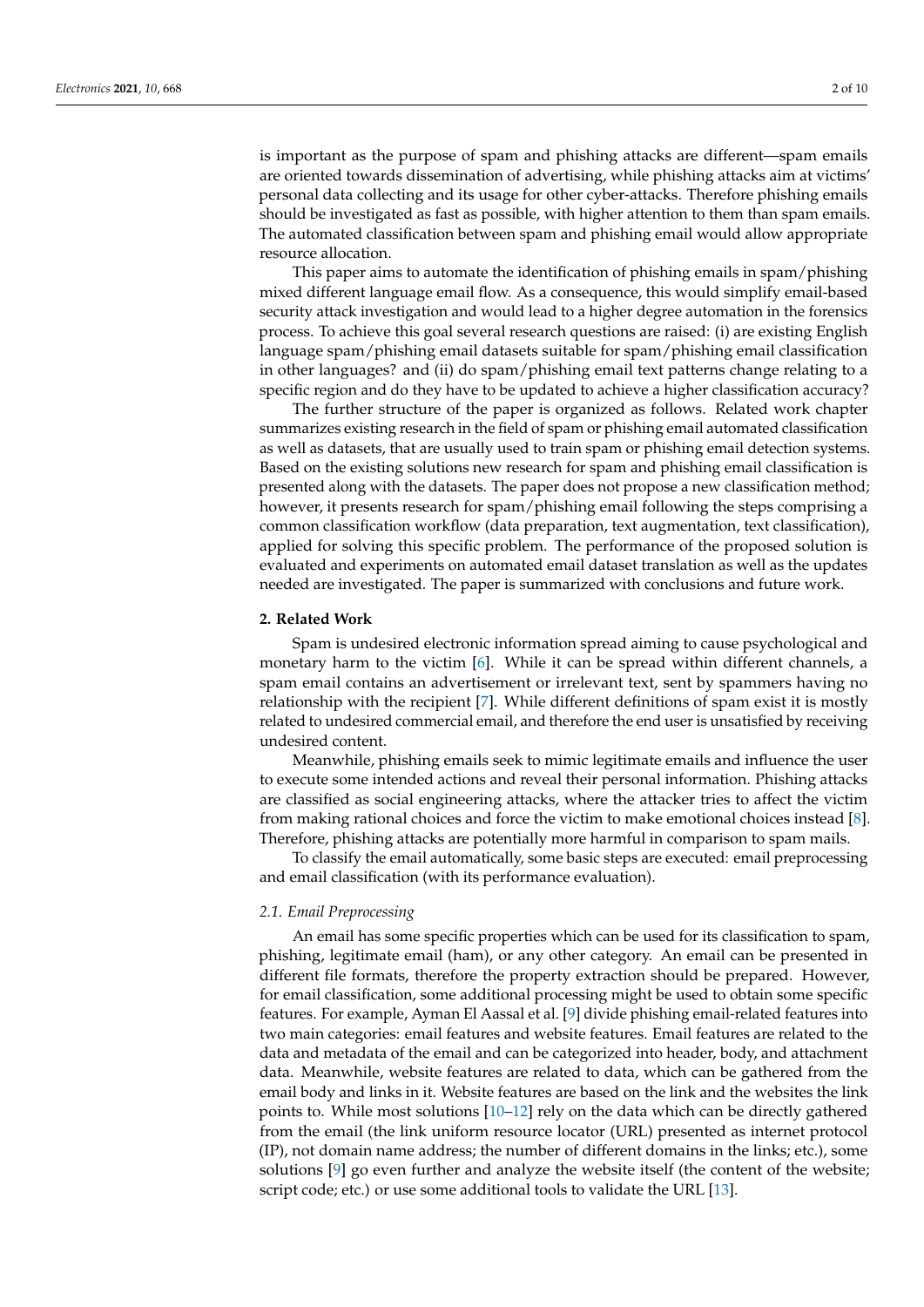To reduce the classification complexity, the number of extracted features is limited and expressed as numerical or binary values [\[14\]](#page-8-12). Therefore, different feature selection techniques are used [\[15](#page-8-13)[,16\]](#page-8-14) to obtain the most important features only and to eliminate non-significant ones. For example, Jose R. Mendez et al. [\[17\]](#page-8-15) extracts the topic of the email and for spam email identification uses topics rather than the full bag of words of the email text. Sami Smadi et al. [\[18\]](#page-8-16) uses 22 features, which are calculated, estimated based on a number or existence of some specific patterns; however, term meaning in the email body is not analyzed at all. Meanwhile, Andronicus A. Akinyelu and Aderemi O. Adewumi [\[19\]](#page-8-17) define 7 features, which are based on the existence or number of some inspected elements in the email and add 2 features based on the existence of specific terms, words in the email body (one to define the direction to click some link; another related to action, which should be done after clicking the link). The proportion of email body content and other features depends on the author. For example, Saeed Abu-Nimeh et al. [\[20\]](#page-8-18) and Devottam Gaurav et al. [\[21\]](#page-8-19) use only email body features and by using text-mining their solution gathers the most frequent terms in the email body. To extract the most frequent terms, all hypertext markup language (HTML) code and unwanted terms (stop words), symbols are removed from the email body. Then the terms are processed to get the standard form (stemming). For later analysis, the frequencies or proportion of the specific terms are used as features.

Text analysis is very popular in the latest methods for spam and phishing classification and might include some additional text preprocessing to obtain more accurate classification results. For example, Ayman El Aassal et al. [\[22\]](#page-8-20) takes into account the data from different datasets that might be associated with the email category, therefore they eliminated as much content as possible (organizations' or universities' names, recipients' names, domain names, signatures, etc.), which could associate it to the dataset. Another solution in email classification is the hierarchical classification [\[23](#page-8-21)[,24\]](#page-8-22) where, for example, first of all the email body is classified into some semantic categories and based on it the second layer identifies the email category itself.

## *2.2. Email Classification Solutions*

Email classification can be implemented as a rule-based [\[25\]](#page-8-23) system, however, it requires continuous support and updating. Therefore, hybrid [\[26\]](#page-9-0) or machine learning [\[27\]](#page-9-1) solutions take over where automated rather than manual rule, decision making logic updates are made. The machine learning solutions allow supervised learning when the model for email classification is designed based on the provided dataset.

In the field of spam, phishing, and ham email classification, the main classification methods are support vector machine (SVM), random forest (RF), decision tree (DT), naïve Bayes (NB), linear regression (LR), k-nearest neighbors (kNN) and other more specific solutions. The summary of classification method usage is presented in Table [1.](#page-3-0)

As seen, all email classification solutions are focused on the classification of legitimate, ham emails and unwanted, malicious (spam, phishing, or both) emails. The results of presented email classification solutions are high (F-score is 87 or more and even reaches 99.95), however no separation between spam and phishing is analyzed in scientific papers.

The lack of spam and phishing email separation is noticed in email datasets as well. While the Enron dataset is dedicated to legitimate ham emails, the University of California, Irvine (UCI) Machine Learning Repository has a dataset for spam emails, the Nazario dataset stores phishing emails, the SpamAssassin dataset has both spam and ham emails. Those two categories are separated in the SpamAssassin dataset, however, phishing emails are included inside of the spam emails. In most cases, some additional, personal email datasets are used to add variety and an ability to test the proposed solution with real situations, specific to some organization.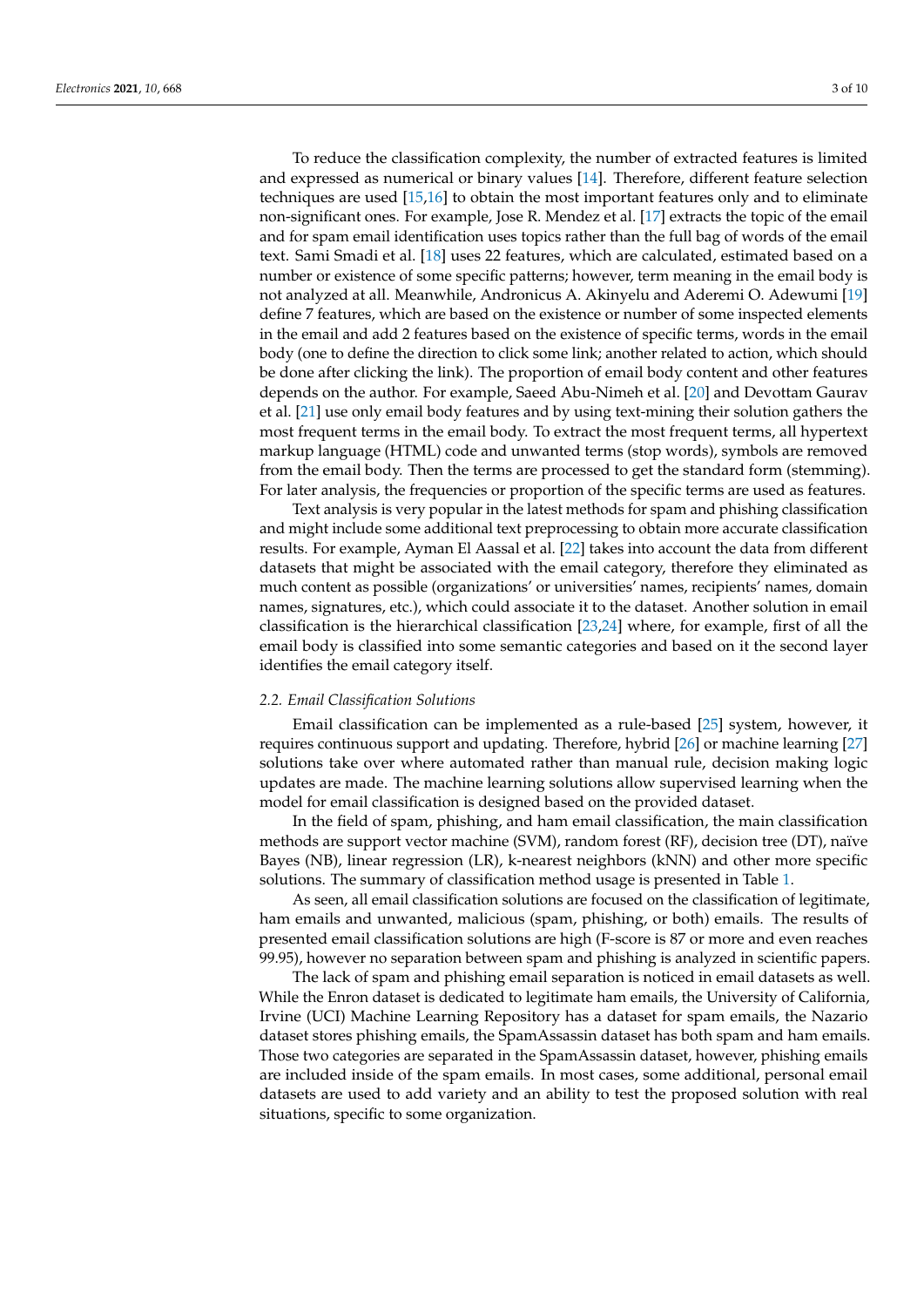<span id="page-3-0"></span>

| Paper                     | Classification<br>Categories | <b>Classification Method</b>                                                               | <b>Dataset</b>                                    | <b>MAX F-Score</b> |
|---------------------------|------------------------------|--------------------------------------------------------------------------------------------|---------------------------------------------------|--------------------|
| El Aassal et al. [9]      | phishing, ham                | Enron $[28]$ ,<br>SVM, RF, DT, NB, LR, kNN,<br>SpamAssassin [29],<br>other<br>Nazario [30] |                                                   | 99.95              |
| Li et al. $[31]$          | phishing, ham                | DT, NB, kNN<br>SpamAssassin, Nazario                                                       |                                                   | 97.30              |
| Verma et al. [32,33]      | phishing, ham                | SVM, RF, DT, NB, LR, kNN                                                                   | SpamAssassin, Nazario                             | 99.00              |
| Sonowal et al. [6]        | phishing, ham                | RF, other                                                                                  | Nazario                                           | 97.78              |
| Gangavarapu et al. [34]   | $spam + phishing$ , ham      | SVM, RF, NB, other                                                                         | SpamAssassin, Nazario                             | 99.40              |
| Gaurav et al. [21]        | spam, ham                    | RF, DT, NB                                                                                 | Enron, UCI Machine<br>Learning<br>Repository [35] | 87.00              |
| Ablel-Rheem et al. [36]   | spam, ham                    | DT, NB, other                                                                              | <b>UCI Machine Learning</b><br>Repository         | 94.40              |
| Saidani et al. [24]       | spam, ham                    | SVM, RF, DT, NB, kNN, other                                                                | Enron                                             | 98.90              |
| Jáñez-Martino et al. [37] | spam, ham                    | SVM, NB, LR                                                                                | SpamAssassin                                      | 95.40              |
| Zamir et al. [23]         | spam, ham                    | SVM, RF, DT, other                                                                         | SpamAssassin                                      | 97.20              |

**Table 1.** Summary of recent papers on machine learning email classification solutions.

Support vector machine (SVM), random forest (RF), decision tree (DT), naïve Bayes (NB), linear regression (LR), k-nearest neighbors (kNN).

# **3. Research on Text-Based Spam/Phishing Email Classification Solution**

While methods for malicious email detection from legitimate emails exist and achieves high accuracy, there are no solutions to classify spam and phishing emails within the malicious email flow. Therefore, in this paper we propose a solution, dedicated to classifying unwanted emails to spam and phishing email categories. The proposed email classification solution incorporates existing classification solutions and is adapted to classify emails of different languages. In Lithuania, the largest portion of emails is written in Lithuanian, English and Russian, therefore the solution will be oriented to these three languages in this paper.

## *3.1. Email Dataset Preparation*

Both spam and phishing emails are undesired for the recipient and sent using very similar techniques. Therefore, the biggest difference between spam and phishing emails is their content. Therefore for spam and phishing email classification, we use email message body only.

We use supervised learning solutions and, therefore, a dataset of labeled spam and phishing emails is needed. The dataset was constructed by integrating three different datasets: (i) the Nazario dataset for list of phishing emails, (ii) the SpamAssassin dataset for a list of spam emails and (iii) an individual spam and phishing email dataset from Vilnius Gediminas Technical University (VilniusTech).

The Nazario dataset was used as it is to represent phishing email examples. Meanwhile, the SpamAssassin dataset includes spam and ham emails. We used the spam emails only; however, after inspecting them some phishing emails were found within the spam emails. Therefore, the dataset was relabeled to indicate spam and phishing emails.

VilniusTech dataset was collected and labeled by VilniusTech information technology specialists and includes emails from the period of 2018–2020.

All datasets were read by getting an email message body only (programming code to extract emails message body were written for each dataset). The emails additionally were preprocessed. Cleanup of email message body text was executed where all HTML, CSS (cascading style sheets), JavaScript code, special symbols were eliminated, leaving unformatted text only. As some emails contained personal information, it was eliminated too. This was done to avoid email message association to a specific dataset—the Nazario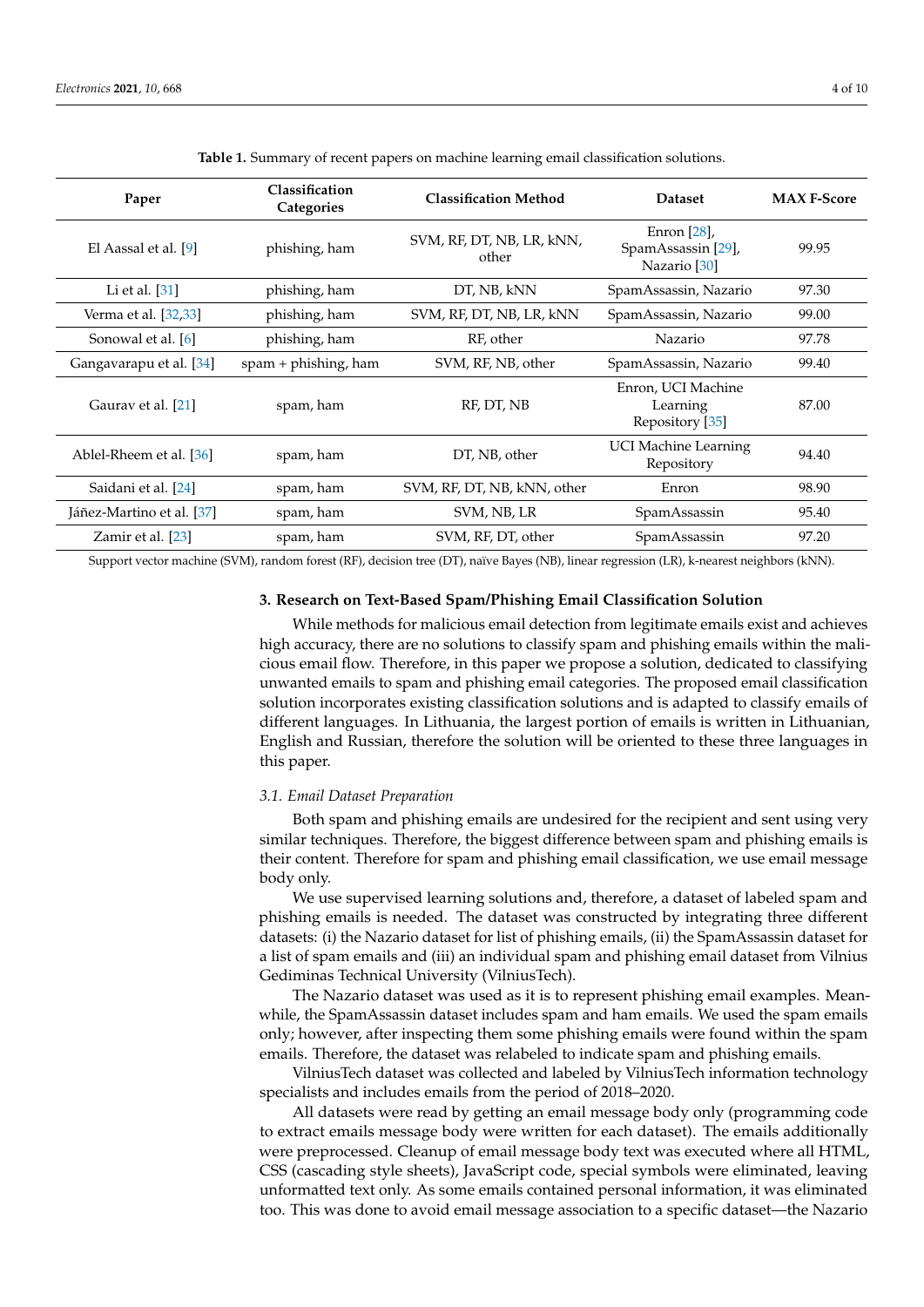dataset has very common reference jose@monkey.org, in the VilniusTech dataset Vilnius Gediminas Technical University is mentioned etc. Therefore, all personal information (recipient's name, email address, organizations name) was replaced with keywords (NAME, EMAIL, ORGANIZATION), and dates (year) were removed from the text. This was done semi-automatically—part of the personal information was removed by using regex expressions and then all emails were revised manually.

Formatting and personal information removal revealed duplication of emails. Multiple instances of the same email templates were noticed and, therefore, unique messages were selected for the dataset while all duplicated versions were removed.

The individual VilniusTech dataset included emails written in different languages. The most popular languages (English, Lithuanian and Russian) were left while very rare cases of different languages (Latvian, German, Spanish, France, etc.) were eliminated from the dataset. Meanwhile, emails from the Nazario and SpamAssassin datasets were in English only. Therefore this dataset was translated (by using automated Google Translate service, integrated via application programming interface (API) into Python code, developed for preparation of the dataset) into Russian and Lithuanian languages. The keywords representing the recipient's personal information were not translated and left as keywords.

During the email filtering of unpopular languages and automated translation, each record in the dataset was assigned a new property—language. This property will not be used for email classification (in this paper), however will be used to form different test cases for the research.

Records from different datasets were combined into one dataset. The number of phishing emails in the combined dataset was much lower in comparison to spam emails (see Table [2\)](#page-4-0). Therefore, random emails were selected from each category to obtain the same number of spam and phishing emails (see Table [2\)](#page-4-0). This reduced the dataset from 3601 record to 1400, where 700 spam and 700 phishing emails are labeled.

<span id="page-4-0"></span>

| Initial                   |                         | <b>Before Balancing</b> |                    |              | <b>After Balancing</b> |                    |       |
|---------------------------|-------------------------|-------------------------|--------------------|--------------|------------------------|--------------------|-------|
| <b>Dataset</b>            | Language                | <b>Spam Emails</b>      | Phishing<br>Emails | <b>Total</b> | <b>Spam Emails</b>     | Phishing<br>Emails | Total |
| SpamAssassin<br>+ Nazario | English                 | 692                     | 182                | 874          | 150                    | 150                | 300   |
|                           | Lithuanian (translated) | 692                     | 182                | 874          | 150                    | 150                | 300   |
|                           | Russian (translated)    | 692                     | 182                | 874          | 150                    | 150                | 300   |
|                           | English                 | 559                     | 205                | 864          | 200                    | 200                | 400   |
| VilniusTech               | Lithuanian              | 40                      | 38                 | 78           | 35                     | 35                 | 70    |
|                           | Russian                 | 18                      | 19                 | 37           | 15                     | 15                 | 30    |
| Total                     |                         | 2693                    | 808                | 3601         | 700                    | 700                | 1400  |

**Table 2.** Summary of prepared spam and phishing dataset.

For text-based classification all message texts were tokenized as separate terms (TF-IDF—term frequency-inverse document frequency) and pruning was applied. We removed very common (over 95% occurrence) and very infrequent terms (below 3% occurrence). The limit of attributes is not applied and reaches about 31,000 attributes (attribute presents relative, rather than the absolute occurrence of the term). The number of attributes was relatively large, however it presented words from three different languages. Taking into account the complexity and variety of word forms in Lithuanian language, the number of attributes was adequate but can be optimized in future.

## *3.2. Research Methodology and Results*

As the dataset includes 700 spam and 700 phishing emails we do not use deep neural networks and concentrate on the usage of the most used classification methods. The research is divided into three main phases (see Figure [1\)](#page-5-0): Figure [1a](#page-5-0) method selection Figure [1b](#page-5-0) multi-language-experiment Figure [1c](#page-5-0) concept-drift-experiment.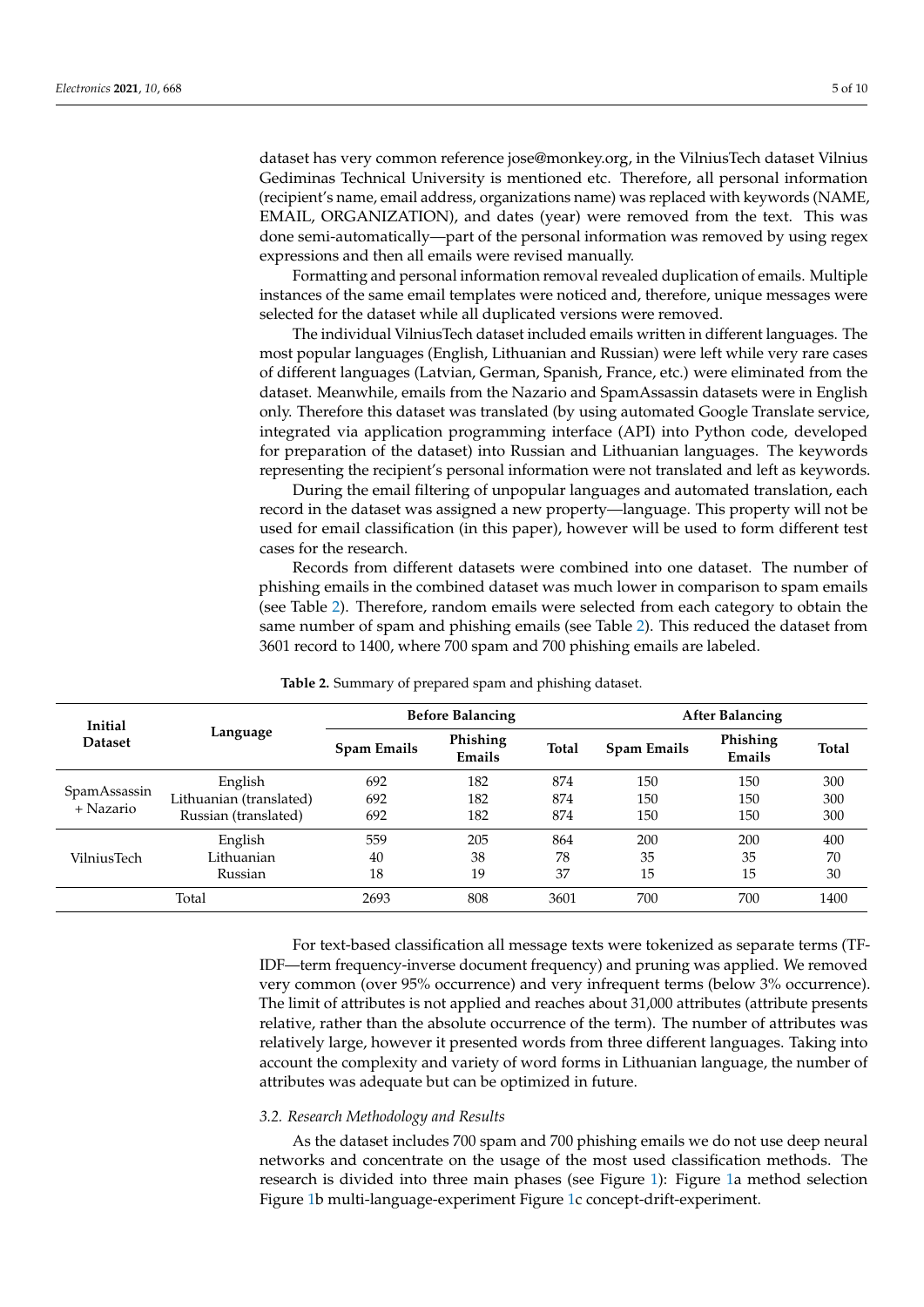<span id="page-5-0"></span>

Figure 1. Workflow diagram of the research. (a) Method selection phase, (b) Multi-language experiperiment phase, (**c**) Concept-drift experiments phase. ment phase, (**c**) Concept-drift experiments phase.

In the first stage naïve Bayes, generalized linear model, fast large margin, decision In the first stage naïve Bayes, generalized linear model, fast large margin, decision tree, random forest, gradient boosted trees and support vector Machines methods were tree, random forest, gradient boosted trees and support vector Machines methods were selected for the automatic identification of spam/phishing emails. Default settings and the selected for the automatic identification of spam/phishing emails. Default settings and the full (balance of 1400 records) dataset was used in this step. The purpose of this step was full (balance of 1400 records) dataset was used in this step. The purpose of this step was to obtain the tendencies of classification performance and to select the methods we will be be working on further. working on further.

For experiment execution, a RapidMiner tool was used to assure equal conditions for all methods (its standard implementation with possible settings). It was running on a 64-bit Windows 10 operating system on HP ProBook  $\times$  360 440 G1 Notebook PC with Intel core i3 processor and 8GM of RAM. core i3 processor and 8GM of RAM.

The results revealed (see Tab[le](#page-5-1) 3), that 4 out of 7 analyzed solutions are not suitable The results revealed (see Table 3), that 4 out of 7 analyzed solutions are not suitable to solve this problem as the accuracy does not exceed 60%. While ROC (receiver operating characteristic) curves (see Figur[e 2](#page-6-0)) and AUC (area under curve) values show naïve Bayes characteristic) curves (see Figure 2) and AUC (area under curve) values show naïve Bayes and decision tree methods are close to random solutions and the results obtained give no and decision tree methods are close to random solutions and the results obtained give no value in this situation. value in this situation.

Table 3. Classification methods performance in the initial experiment to classify spam and phishing emails.

<span id="page-5-1"></span>

| Methods                     | Accuracy, % | Precision. % | Recall. % | F Score. % | AUC, $%$ | <b>Training Time</b><br>(1000 Rows), s | <b>Scoring Time</b><br>$(1000$ Rows), s |
|-----------------------------|-------------|--------------|-----------|------------|----------|----------------------------------------|-----------------------------------------|
| Naïve Bayes                 | 59.8        | 93.0         | 21.5      | 34.7       | 67.7     | 0.269                                  | 14                                      |
| Generalized Linear Model    | 82.8        | 79.6         | 88.7      | 83.9       | 88.9     | 0.831                                  | 10                                      |
| Fast Large Margin           | 83.2        | 79.1         | 90.7      | 84.4       | 92.5     | 0.157                                  | 15                                      |
| Decision Tree               | 54.0        | 100.0        | 6.1       | 11.5       | 52.9     | 0.419                                  | 9                                       |
| Random Forest               | 57.2        | 100.0        | 12.7      | 22.4       | 86.4     | 5.000                                  | 28                                      |
| <b>Gradient Boost Trees</b> | 57.0        | 93.0         | 13.7      | 23.5       | 98.2     | 15.000                                 | 9                                       |
| Support Vector Machine      | 84.0        | 78.0         | 95.2      | 85.6       | 91.8     | 2.000                                  | 19                                      |

Area under curve (AUC).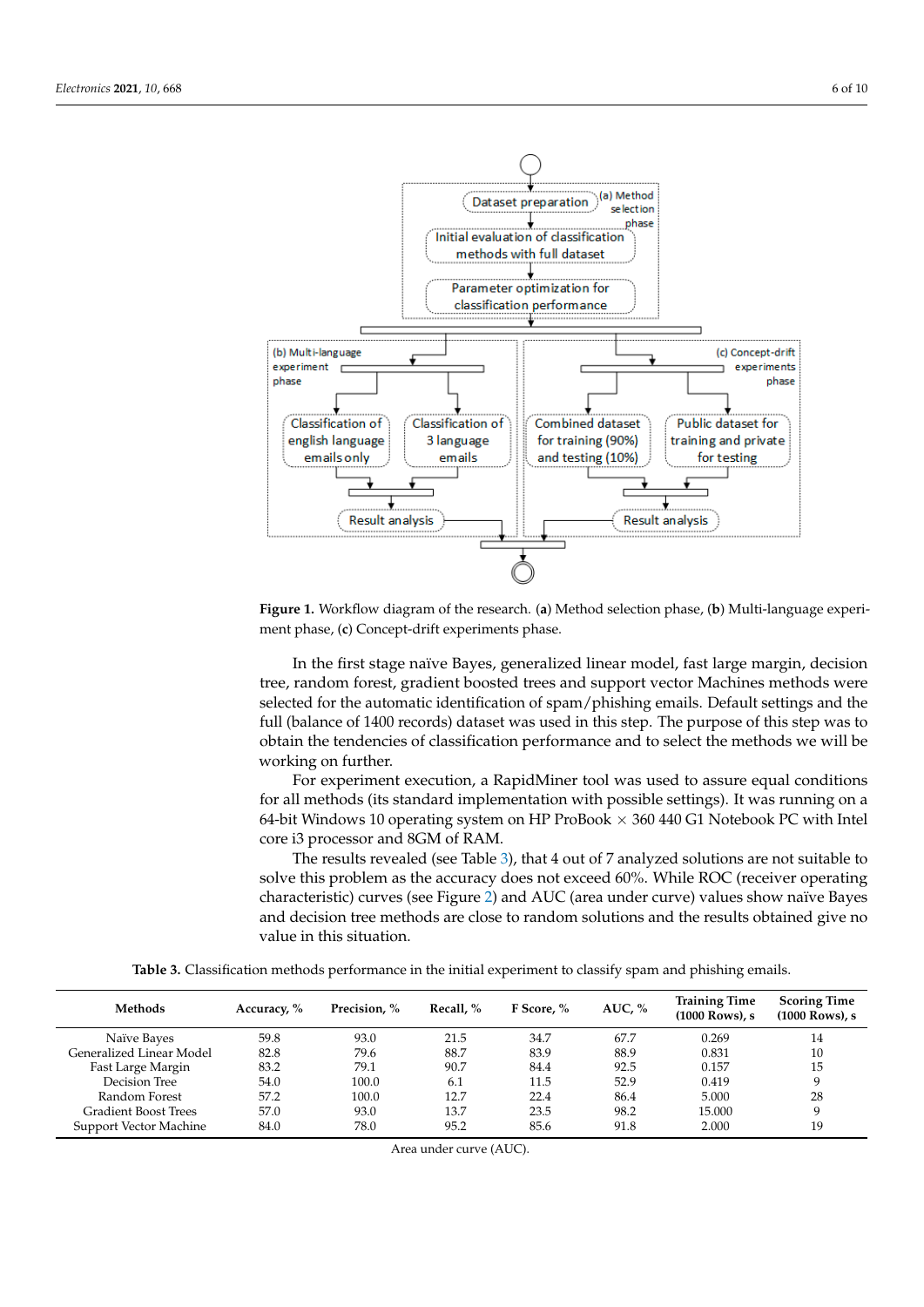<span id="page-6-0"></span>

Figure 2. ROC (receiver operating characteristic) curves of different classification methods, used for initial email message classification to spam and phishing. classification to spam and phishing.

The support vector machine has the highest accuracy (84.0%  $\pm$  1.6%), however is one of the slowest solutions (for 1000 rows it takes 2s for training and 19s for scoring). of the slowest solutions (for 1000 rows it takes 2s for training and 19s for scoring).

The next step of suitable classification method selection phase, a search for the most The next step of suitable classification method selection phase, a search for the most suitable parameters to increase the spam and phishing email classification performance, suitable parameters to increase the spam and phishing email classification performance, was executed with the generalized linear model, fast large margin and support vector was executed with the generalized linear model, fast large margin and support vector machine. Different methods were used to analyze optimal parameters values—grid machine. Different methods were used to analyze optimal parameters values—grid search, genetic algorithms [\[38\]](#page-9-12), manual experiments. The best parameters were selected manually from the results obtained.

In this step the best accuracy was achieved with the fast large margin method (which In this step the best accuracy was achieved with the fast large margin method (which was second in the initial experiment), using L2 SVM Dual solver, cost parameter *C* = 1, was second in the initial experiment), using L2 SVM Dual solver, cost parameter *C* = 1, tolerance of the termination criteria  $ε = 0.01$ , identical class weights, and usage of bias. The cross-validation was executed with automatic sampling type and 10 fold as in the initial cross-validation was executed with automatic sampling type and 10 fold as in the initial experiment. With these parameters, the accuracy increased to  $90.07\% \pm 3.17\%$ , and the confusion matrix of this classificatory is presented in Table 4. confusion matrix of this classificatory is presented in Table [4.](#page-6-1)

<span id="page-6-1"></span>Table 4. Confusion matrix and class prediction as well as class recall values of adjusted parameters for the fast large margin method.

|                    | True Spam | <b>True Phishing</b> | <b>Class Prediction</b> |
|--------------------|-----------|----------------------|-------------------------|
| Predicted Spam     | 662       | 101                  | 86.76%                  |
| Predicted Phishing | 38        | 599                  | 94.03%                  |
| Class recall       | 94.57%    | 85.57%               |                         |

The obtained configuration is used in parallel (independently) further in multiguage experiments (see Figure 1b,c). language experiments (see Figure [1b](#page-5-0),c).

In a multi-language experiment we investigated if the automated dataset translation In a multi-language experiment we investigated if the automated dataset translation was suitable for dataset augmentation and application for different language emails. This was suitable for dataset augmentation and application for different language emails. This experiment was oriented to emails of three different languages, where part of the dataset experiment was oriented to emails of three different languages, where part of the dataset was translated by Google Translate. If we applied the same model to the English language was translated by Google Translate. If we applied the same model to the English language only, the accuracy was  $89.2\% \pm 2.14\%$ . This was the same result as in experiments with three languages and showed that the automated Google translation from English to Lithuanian and Russian languages was a suitable dataset augmentation method to adapt the dataset for spam/phishing email classification for different language emails.

The results similarity can be explained by two facts: (a) in most cases spam and phishing email templates are translated from the English language to other languages and some cases, it is done with automated translation tools as well, therefore the augmented in some cases, it is done with automated translation tools as well, therefore the augmented data in the dataset is similar to the data which would be sent in practice; (b) we use TF-data in the dataset is similar to the data which would be sent in practice; (b) we use TF-IDF text vectorization where accuracies of separate terms are analyzed, not n-grams and, IDF text vectorization where accuracies of separate terms are analyzed, not n-grams and, therefore the influence of translation quality is not as important. therefore the influence of translation quality is not as important.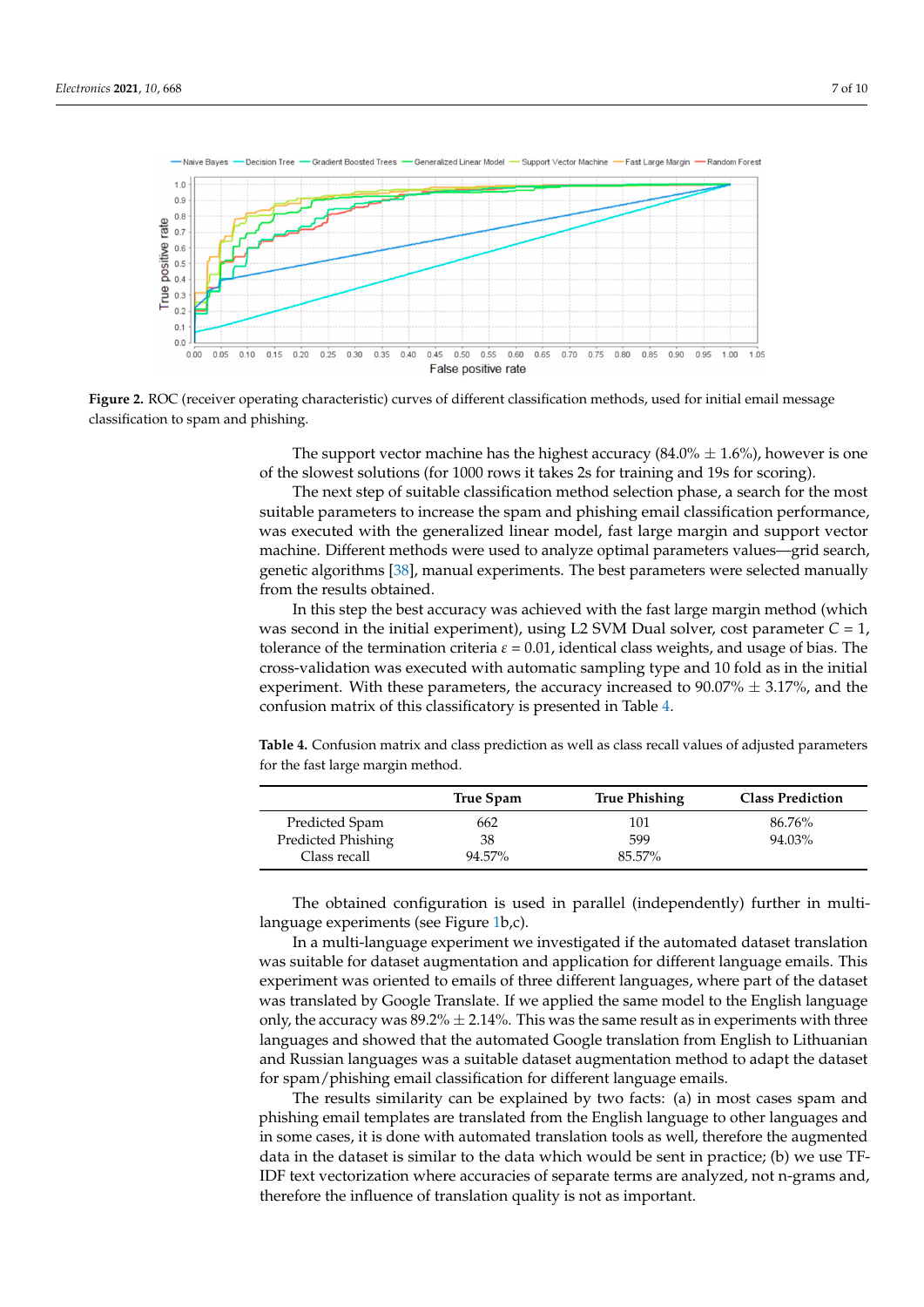A concept-drift experiment was concentrated on evaluating the need for dataset update. In this experiment, one dataset was used for training and another for testing. We took records from SpamAssassin and Narazio as the training set and VilniusTech email records as the testing set. In this situation, the accuracy decreased by more than 10%—if emails of only the English language were included, the accuracy was 74.94%, while if the augmented/translated SpamAssassin and Nazario datasets were used and tested with all records from VilniusTech dataset, the accuracy was 77.00%.

This shows that there are differences between the datasets which might be influenced by time, region or organization profile (the VilniusTech dataset is constructed from emails, obtained from university email boxes). The accuracy increase by using the augmented dataset can be explained by the increased number of records in the training dataset—there are 300 English language emails in the SpamAssassin and Nazario-based dataset while adding translations of two additional languages increases this to 900 emails.

## **4. Conclusions and Future Work**

Analysis of the existing spam and phishing email classification solutions has revealed that there are multiple papers on this topic; however, all of them are focused on legitimate and malicious (spam and/or phishing) email separation from one email flow. There are no papers on automated spam and phishing email classification solutions. Spam and phishing emails sometimes are difficult to separate and the SpamAssassin dataset includes phishing emails as spam records. However, classification of spam and phishing emails would be beneficial as could be used to inform the user about the danger level of unwanted email as well as to assign priorities to the unwanted emails to investigate the cases.

Existing publicly available spam and phishing email datasets are English language only. This complicates its usage for email classification, which are written in different languages. The proposed solution with automated translation for dataset augmentation, adaptation for other languages prove the classification results do not decrease because of the automated translation—for English-only text, the accuracy was  $90.07\% \pm 3.17\%$  while for multi-language texts (English, Russian and Lithuanian) it was  $89.2\% \pm 2.14\%$ .

By training the spam and phishing classification model with the SpamAssassin and Nazario datasets and testing the model with the VilniusTech collected set of spam/phishing emails, the classification accuracy decreased more than 10% in comparison to a mixed dataset, used both for training and testing. This proves that the dataset should be updated, supplemented with data from the organization to obtain more accurate classification results.

For further directions, a deeper spam/phishing email classification performance analysis could be executed to increase the performance by adapting feature optimization (including header and formatting related features, feature number minimization or application of multi-level classification approaches), and deep-learning solution suitability for this task evaluation.

From the automated security incident investigation perspective, the emails could be classified based not only on spam/phishing classification but on potential thread recognition possibility, prevalence in the organization, and other features as well.

**Author Contributions:** Conceptualization, J.R. and S.R.; methodology, S.R.; software, J.R. and S.R.; validation, J.R., S.R. and K.T.; formal analysis, S.R.; investigation, J.R. and I.S.; resources, S.R.; data curation, J.R.; writing—original draft preparation, J.R and S.R.; writing—review and editing, J.R and S.R.; visualization, J.R. and S.R.; supervision, J.J.; project administration, A.Č. All authors have read and agreed to the published version of the manuscript.

**Funding:** This research received no external funding.

**Data Availability Statement:** Dataset used in this experiment is available. It contains original SpamAssassin and Nazario records (dataset labeled "1"), its translation to Russian and Lithuanian languages (dataset labeled "2") and individual dataset, collected and labeled by VilniusTech information technology specialists during the period 2018–2020 (dataset labeled "3").

**Conflicts of Interest:** The authors declare no conflict of interest.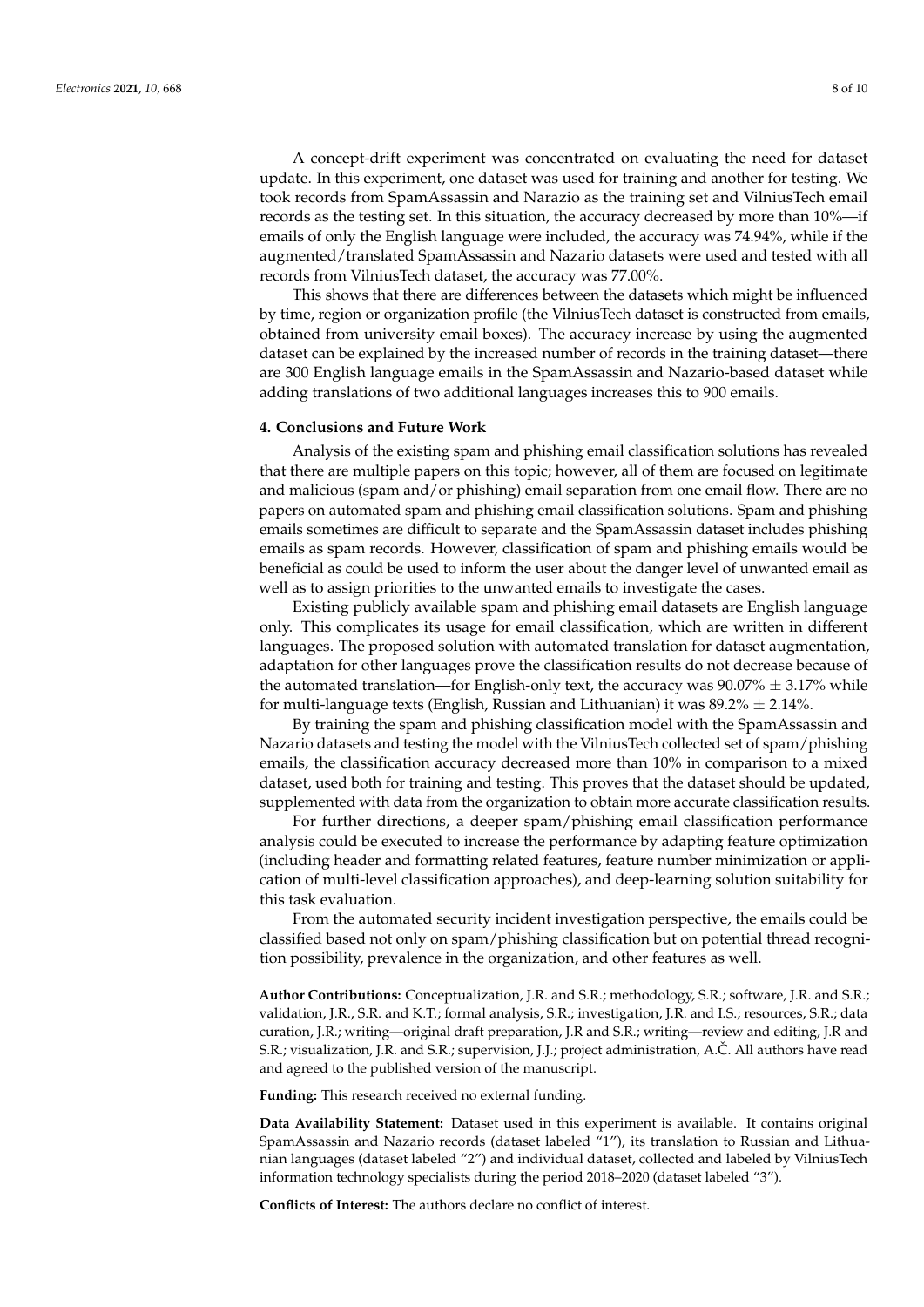## **References**

- <span id="page-8-0"></span>1. Spam and Phishing in Q3 2020. Available online: <https://securelist.com/spam-and-phishing-in-q3-2020/99325/> (accessed on 15 November 2020).
- <span id="page-8-1"></span>2. 2020 Cyber Security Statistics. Available online: <https://purplesec.us/resources/cyber-security-statistics/> (accessed on 15 November 2020).
- <span id="page-8-2"></span>3. Social Engineering & Email Phishing–The 21st Century's #1 Attack? Available online: [https://www.wizlynxgroup.com/news/](https://www.wizlynxgroup.com/news/2020/08/27/social-engineering-email-phishing-21st-century-n1-cyber-attack/) [2020/08/27/social-engineering-email-phishing-21st-century-n1-cyber-attack/](https://www.wizlynxgroup.com/news/2020/08/27/social-engineering-email-phishing-21st-century-n1-cyber-attack/) (accessed on 15 November 2020).
- <span id="page-8-3"></span>4. Carmona-Cejudo, J.M.; Baena-García, M.; del Campo-Avila, J.; Morales-Bueno, R. Feature extraction for multi-label learning in the domain of email classification. In Proceedings of the 2011 IEEE Symposium on Computational Intelligence and Data Mining (CIDM), Paris, France, 11–15 April 2011; pp. 30–36.
- <span id="page-8-4"></span>5. Goel, S.; Williams, K.; Dincelli, E. Got phished? Internet security and human vulnerability. *J. Assoc. Inf. Syst.* **2017**, *18*, 22–44. [\[CrossRef\]](http://doi.org/10.17705/1jais.00447)
- <span id="page-8-5"></span>6. Aassal, A.E.; Moraes, L.; Baki, S.; Das, A.; Verma, R. Anti-phishing pilot at ACM IWSPA 2018: Evaluating performance with new metrics for unbalanced datasets. In Proceedings of the IWSPA-AP Anti Phishing Shared Task Pilot 4th ACM IWSPA, Tempe, Arizona, 21 March 2018; pp. 2–10.
- <span id="page-8-6"></span>7. El Aassal, A.; Baki, S.; Das, A.; Verma, R.M. An In-Depth Benchmarking and Evaluation of Phishing Detection Research for Security Needs. *IEEE Access* **2020**, *8*, 22170–22192. [\[CrossRef\]](http://doi.org/10.1109/ACCESS.2020.2969780)
- <span id="page-8-7"></span>8. Abu-Nimeh, S.; Nappa, D.; Wang, X.; Nair, S. A comparison of machine learning techniques for phishing detection. In Proceedings of the Anti-phishing Working Groups 2nd Annual Ecrime Researchers Summit, Pittsburgh, PA, USA, 4–5 October 2007; pp. 60–69.
- <span id="page-8-8"></span>9. L'Huillier, G.; Weber, R.; Figueroa, N. Online phishing classification using adversarial data mining and signaling games. In Proceedings of the ACM SIGKDD Workshop on CyberSecurity and Intelligence Informatics, Paris, France, 28 June–1 July 2009; pp. 33–42.
- <span id="page-8-9"></span>10. Peng, T.; Harris, I.; Sawa, Y. Detecting phishing attacks using natural language processing and machine learning. In Proceedings of the 2018 IEEE 12th international conference on semantic computing (icsc), Laguna Hills, CA, USA, 31 January–2 February 2018; IEEE: New York, NY, USA, 2018; pp. 300–301.
- 11. Weinberger, K.; Dasgupta, A.; Langford, J.; Smola, A.; Attenberg, J. Feature hashing for large scale multitask learning. In Proceedings of the 26th Annual International Conference on Machine Learning, Montreal, QC, Canada, 14-18 June 2009; pp. 11–1120.
- <span id="page-8-10"></span>12. Zareapoor, M.; Seeja, K.R. Feature extraction or feature selection for text classification: A case study on phishing email detection. *Int. J. Inf. Eng. Electron. Bus.* **2015**, *7*, 60. [\[CrossRef\]](http://doi.org/10.5815/ijieeb.2015.02.08)
- <span id="page-8-11"></span>13. Smadi, S.; Aslam, N.; Zhang, L. Detection of online phishing email using dynamic evolving neural network based on reinforcement learning. *Decis. Support Syst.* **2018**, *107*, 88–102. [\[CrossRef\]](http://doi.org/10.1016/j.dss.2018.01.001)
- <span id="page-8-12"></span>14. Toolan, F.; Carthy, J. Feature selection for spam and phishing detection. In Proceedings of the 2010 eCrime Researchers Summit, Dallas, TX, USA, 18–20 October 2010; IEEE: New York, NY, USA, 2010; pp. 1–12.
- <span id="page-8-13"></span>15. Verma, R.M.; Zeng, V.; Faridi, H. Data Quality for Security Challenges: Case Studies of Phishing, Malware and Intrusion Detection Datasets. In Proceedings of the 2019 ACM SIGSAC Conference on Computer and Communications Security, London, UK, 11–15 November 2019; pp. 2605–2607.
- <span id="page-8-14"></span>16. Smadi, S.; Aslam, N.; Zhang, L.; Alasem, R.; Hossain, M.A. Detection of phishing emails using data mining algorithms. In Proceedings of the 2015 9th International Conference on Software, Knowledge, Information Management and Applications (SKIMA), Kathmandu, Nepal, 15–17 December 2015; IEEE: New York, NY, USA, 2015; pp. 1–8.
- <span id="page-8-15"></span>17. Akinyelu, A.A.; Adewumi, A.O. Classification of phishing email using random forest machine learning technique. *J. Appl. Math.* **2014**, *2014*. [\[CrossRef\]](http://doi.org/10.1155/2014/425731)
- <span id="page-8-16"></span>18. Gangavarapu, T.; Jaidhar, C.D.; Chanduka, B. Applicability of machine learning in spam and phishing email filtering: Review and approaches. *Artif. Intell. Rev.* **2020**, *53*, 5019–5081. [\[CrossRef\]](http://doi.org/10.1007/s10462-020-09814-9)
- <span id="page-8-17"></span>19. Li, X.; Zhang, D.; Wu, B. Detection method of phishing email based on persuasion principle. In Proceedings of the 2020 IEEE 4th Information Technology, Networking, Electronic and Automation Control Conference (ITNEC), Chongqing, China, 12–14 June 2020; Volume 1, pp. 571–574.
- <span id="page-8-18"></span>20. Verma, P.; Goyal, A.; Gigras, Y. Email phishing: Text classification using natural language processing. *Comput. Sci. Inf. Technol.* **2020**, *1*, 1–12. [\[CrossRef\]](http://doi.org/10.11591/csit.v1i1.p1-12)
- <span id="page-8-19"></span>21. Sonowal, G. Phishing Email Detection Based on Binary Search Feature Selection. *SN Comput. Sci.* **2020**, *1*. [\[CrossRef\]](http://doi.org/10.1007/s42979-020-00194-z) [\[PubMed\]](http://www.ncbi.nlm.nih.gov/pubmed/33063047)
- <span id="page-8-20"></span>22. Ablel-Rheem, D.M.; Ibrahim, A.O.; Kasim, S.; Almazroi, A.A.; Ismail, M.A. Hybrid Feature Selection and Ensemble Learning Method for Spam Email Classification. *Int. J.* **2020**, *9*, 217–223. [\[CrossRef\]](http://doi.org/10.30534/ijatcse/2020/3291.42020)
- <span id="page-8-21"></span>23. Zamir, A.; Khan, H.U.; Mehmood, W.; Iqbal, T.; Akram, A.U. A feature-centric spam email detection model using diverse supervised machine learning algorithms. *Electron. Libr.* **2020**, *38*, 633–657. [\[CrossRef\]](http://doi.org/10.1108/EL-07-2019-0181)
- <span id="page-8-22"></span>24. Gaurav, D.; Tiwari, S.M.; Goyal, A.; Gandhi, N.; Abraham, A. Machine intelligence-based algorithms for spam filtering on document labeling. *Soft Comput.* **2020**, *24*, 9625–9638. [\[CrossRef\]](http://doi.org/10.1007/s00500-019-04473-7)
- <span id="page-8-23"></span>25. Saidani, N.; Adi, K.; Allili, M.S. A Semantic-Based Classification Approach for an Enhanced Spam Detection. *Comput. Secur.* **2020**, *94*, 101716. [\[CrossRef\]](http://doi.org/10.1016/j.cose.2020.101716)